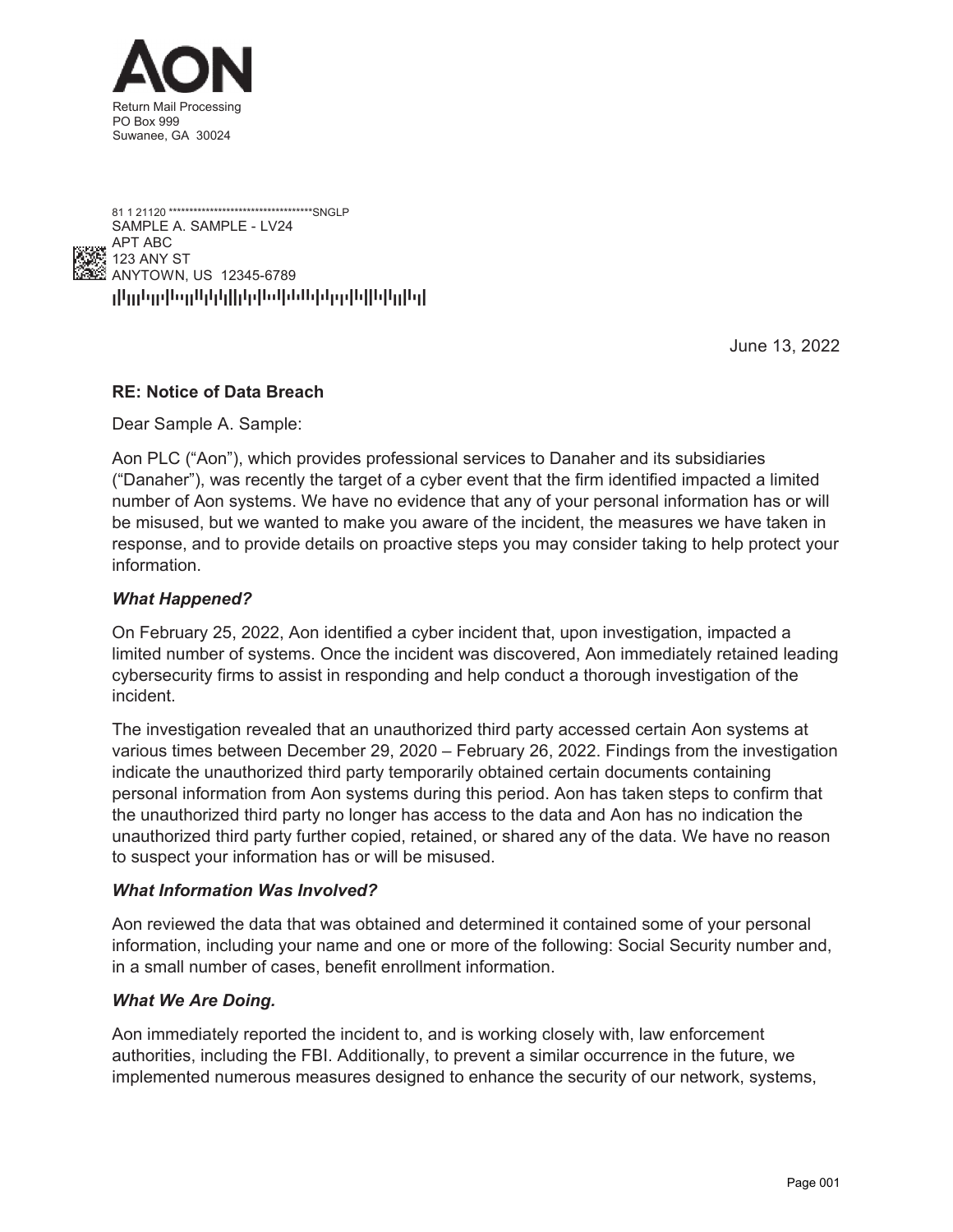and data. Aon will continue to evaluate additional steps that may be taken to further enhance the firm's security environment.

## *What You Can Do.*

Please review the "Information About Identity Theft Protection" reference guide, enclosed here, which describes additional steps you may take to help protect yourself, including recommendations from the Federal Trade Commission regarding identity theft protection and details regarding placing a fraud alert or security freeze on your credit file.

To help protect your identity, we are offering complimentary access to Experian IdentityWorks<sup>SM</sup> for 24 months. This product provides you with superior identity detection and resolution of identity theft. To start monitoring your personal information, please follow the steps below:

- Ensure that you **enroll by** September 30, 2022 (Your code will not work after this date.)
- **Visit** the Experian IdentityWorks website to enroll: https://www.experianidworks.com/credit
- **Provide your activation code: See home mailing**

If you have questions about the product, need assistance with Identity Restoration that arose as a result of this incident or would like an alternative to enrolling in Experian IdentityWorks online, please contact Experian's customer care team at (833) 575-2853 by September 30, 2022. Be prepared to provide engagement number B054477 as proof of eligibility for the Identity Restoration services by Experian.

## *For More Information*

The security of your personal information is important to us and we sincerely regret that this incident occurred. For more information, or if you have any questions or need additional information, please call (833) 575-2853, Monday through Friday, between 9 a.m. to 11 p.m. Eastern Time, and Saturday and Sunday from 11 a.m. to 8 p.m. Eastern Time.

Sincerely,<br>Brad Bryant

Brad Bryant Global Chief Privacy Officer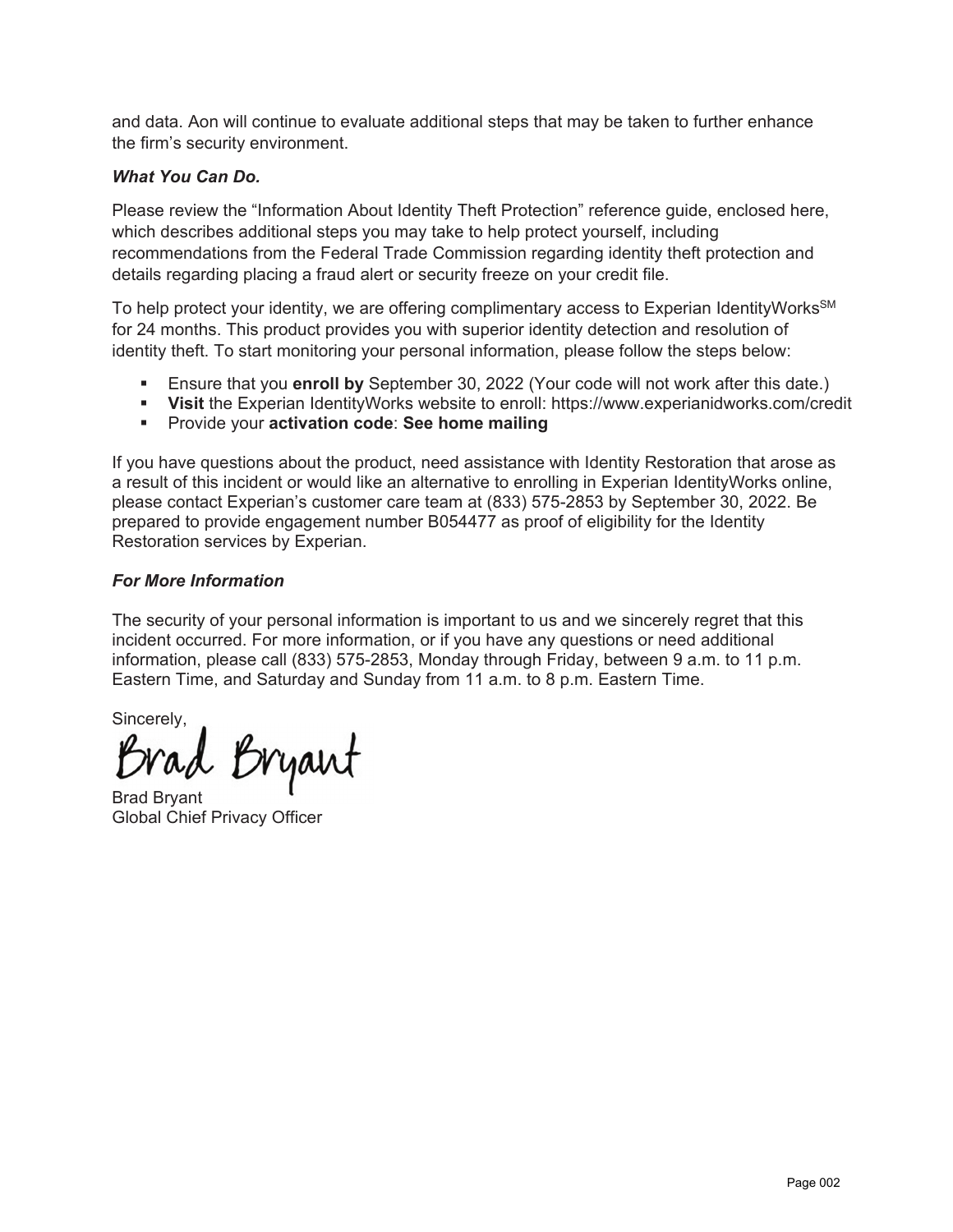## **ADDITIONAL DETAILS REGARDING YOUR 24-MONTH EXPERIAN IDENTITYWORKS MEMBERSHIP**

A credit card is not required for enrollment in Experian IdentityWorks. You can contact Experian immediately regarding any fraud issues, and have access to the following features once you enroll in Experian IdentityWorks:

- **Experian credit report at signup:** See what information is associated with your credit file. Daily credit reports are available for online members only.\*
- **Credit Monitoring:** Actively monitors Experian file for indicators of fraud.
- **IDED IS A Identity Restoration:** Identity Restoration specialists are immediately available to help you address credit and non-credit related fraud.
- **Experian IdentityWorks ExtendCARE<sup>TM</sup>:** You receive the same high-level of Identity Restoration support even after your Experian IdentityWorks membership has expired.
- **\$1 Million Identity Theft Insurance\*\*:** Provides coverage for certain costs and unauthorized electronic fund transfers.

If you believe there was fraudulent use of your information as a result of this incident and would like to discuss how you may be able to resolve those issues, please reach out to an Experian agent. If, after discussing your situation with an agent, it is determined that identity restoration support is needed then an Experian Identity Restoration agent is available to work with you to investigate and resolve each incident of fraud that occurred from the date of the incident (including, as appropriate, helping you with contacting credit grantors to dispute charges and close accounts; assisting you in placing a freeze on your credit file with the three major credit bureaus; and assisting you with contacting government agencies to help restore your identity to its proper condition). Please note that Identity Restoration is available to you for 24 months from the date of this letter and does not require any action on your part at this time. The Terms and Conditions for this offer are located at www.ExperianIDWorks.com/restoration.

While identity restoration assistance is immediately available to you, we also encourage you to activate the fraud detection tools available through Experian IdentityWorks as a complimentary 24-month membership.

<sup>\\*</sup> Offline members will be eligible to call for additional reports quarterly after enrolling.

<sup>\*\*</sup> The Identity Theft Insurance is underwritten and administered by American Bankers Insurance Company of Florida, an Assurant company. Please refer to the actual policies for terms, conditions, and exclusions of coverage. Coverage may not be available in all jurisdictions.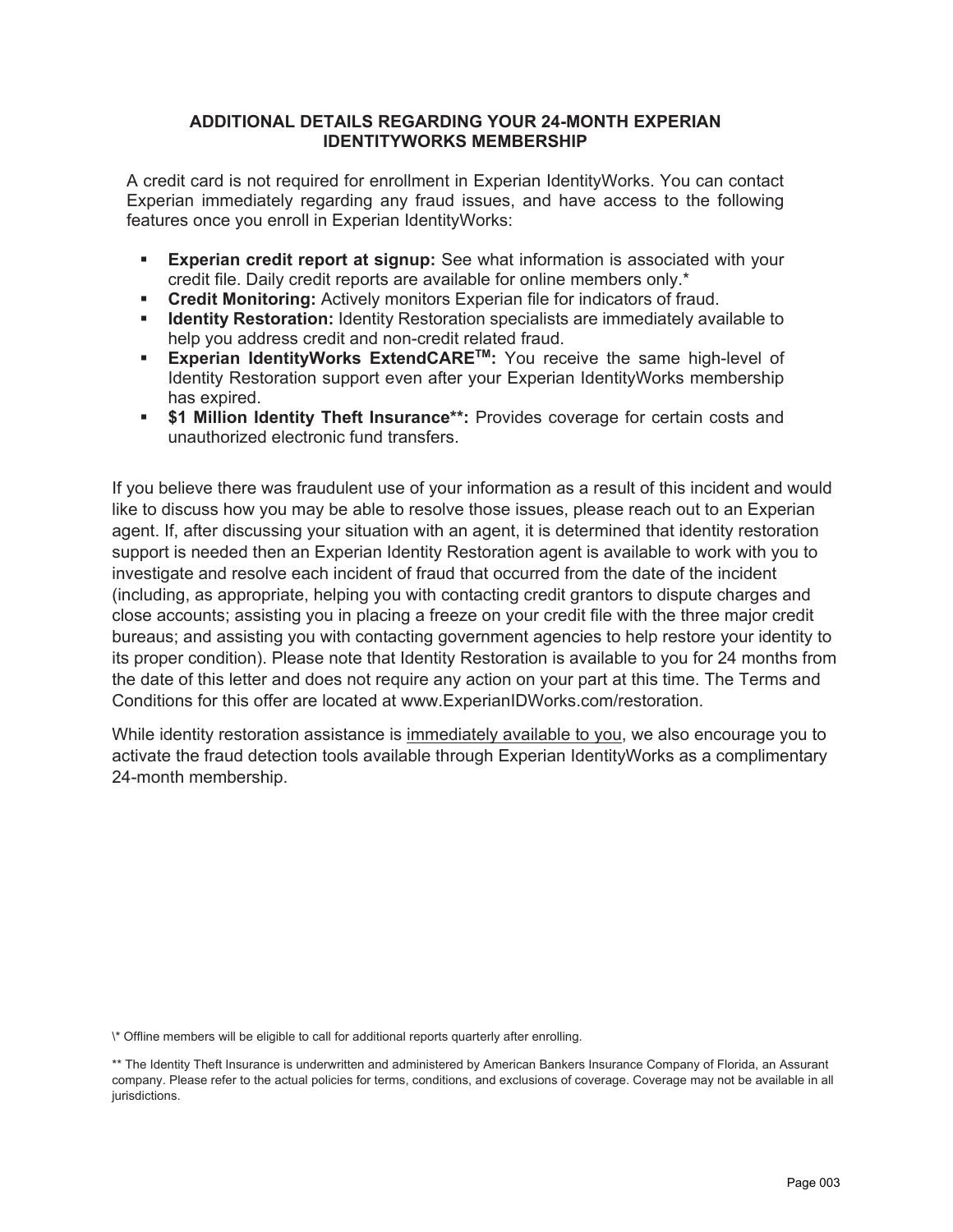#### **INFORMATION ABOUT IDENTITY THEFT PROTECTION GUIDE**

| Equifax                | <b>Experian</b>       | <b>TransUnion</b>      |
|------------------------|-----------------------|------------------------|
| Phone: 1-800-685-1111  | Phone: 1-888-397-3742 | Phone: 1-888-909-8872  |
| P.O. Box 740256        | P.O. Box 9554         | P.O. Box 105281        |
| Atlanta, Georgia 30348 | Allen, Texas 75013    | Atlanta, GA 30348-5281 |
| www.equifax.com        | www.experian.com      | www.transunion.com     |

#### **Contact information for the three nationwide credit reporting companies is as follows:**

**Free Credit Report.** We remind you to be vigilant for incidents of fraud or identity theft by reviewing your account statements and free credit reports for any unauthorized activity. If you identify any unauthorized charges on your financial account statements, you should immediately report any such charges to your financial institution. You may obtain a copy of your credit report, free of charge, once every 12 months from each of the three nationwide credit reporting companies. To order your annual free credit report, please visit www.annualcreditreport.com or call toll free at 1-877-322-8228. You can also order your annual free credit report by mailing a completed Annual Credit Report Request Form (available from the U.S. Federal Trade Commission's ("FTC") website at www.consumer.ftc.gov) to: Annual Credit Report Request Service, P.O. Box 105281, Atlanta, GA 30348-5281.

**For Colorado, Georgia, Maine, Maryland, Massachusetts, New Jersey, Puerto Rico, and Vermont residents:** You may obtain one or more (depending on the state) additional copies of your credit report, free of charge. You must contact each of the credit reporting agencies directly to obtain such additional report(s).

**Security Freeze.** Security freezes, also known as credit freezes, restrict access to your credit file, making it harder for identity thieves to open new accounts in your name. You can freeze and unfreeze your credit file for free. You also can get a free freeze for your children who are under 16. And if you are someone's guardian, conservator or have a valid power of attorney, you can get a free freeze for that person, too.

How will these freezes work? Contact all three of the nationwide credit reporting agencies — Equifax, Experian, and TransUnion. If you request a freeze online or by phone, the agency must place the freeze within one business day. If you request a lift of the freeze, the agency must lift it within one hour. If you make your request by mail, the agency must place or lift the freeze within three business days after it gets your request. You also can lift the freeze temporarily without a fee.

The following information must be included when requesting a security freeze (note that if you are requesting a credit report for your spouse, this information must be provided for him/her as well): (1) full name, with middle initial and any suffixes; (2) Social Security number; (3) date of birth; (4) current address and any previous addresses for the past five years; and (5) any applicable incident report or complaint with a law enforcement agency or the Registry of Motor Vehicles. The request must also include a copy of a government-issued identification card and a copy of a recent utility bill or bank or insurance statement. It is essential that each copy be legible, display your name and current mailing address, and the date of issue.

**For New Mexico residents:** You may obtain a security freeze on your credit report to protect your privacy and ensure that credit is not granted in your name without your knowledge. You may submit a declaration of removal to remove information placed in your credit report as a result of being a victim of identity theft. You have a right to place a security freeze on your credit report or submit a declaration of removal pursuant to the Fair Credit Reporting and Identity Security Act. For more information, including information about additional rights, go to vvvvw.consumerfinance.gov/learnmore or write to: Consumer Financial Protection Bureau, 1700 G Street N.W., Washington, DC 20552.